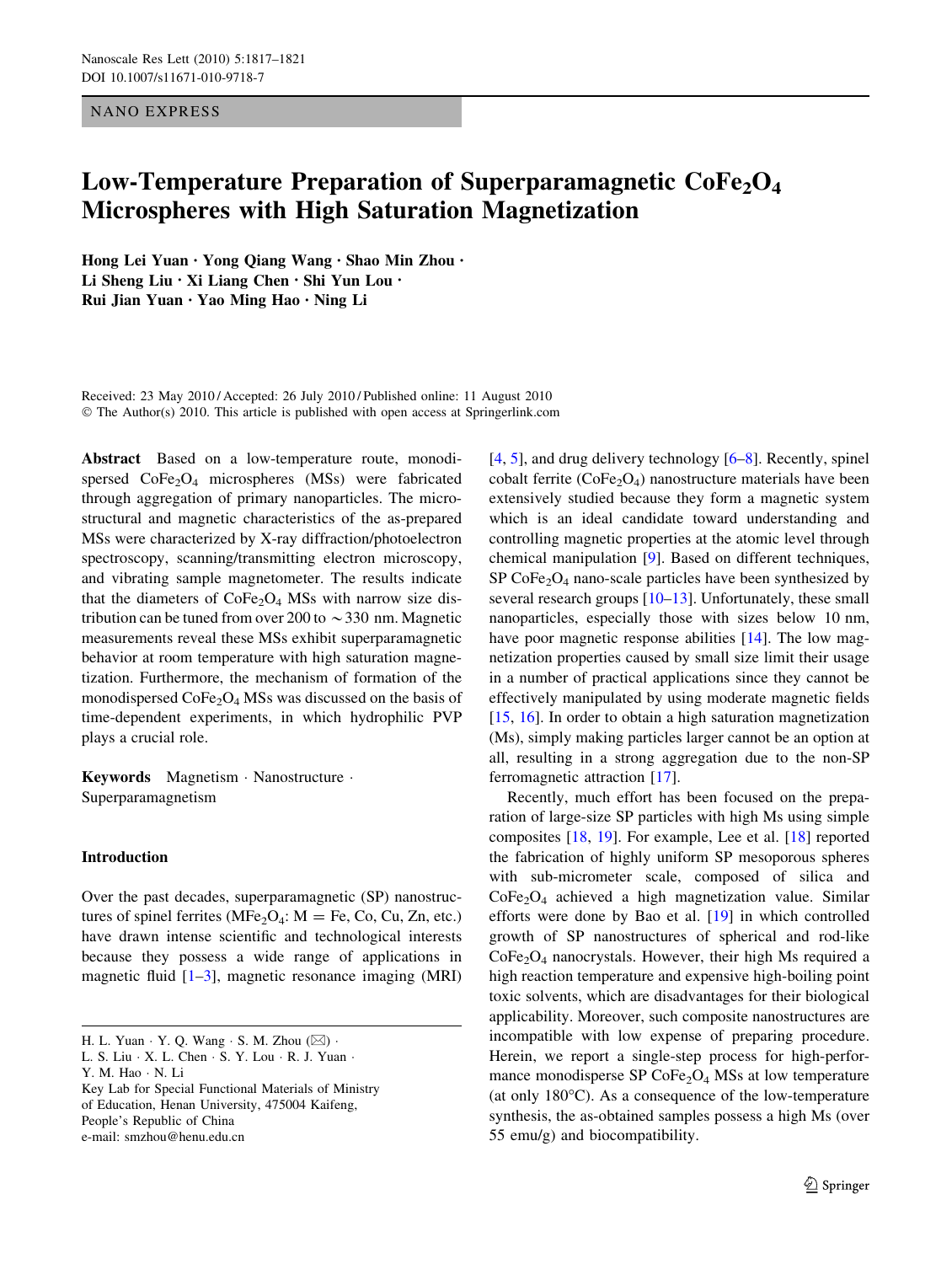#### Experimental Section

Cobalt acetate  $[Co(CH_3COO)_2 \cdot 4H_2O]$ , anhydrous ethanol  $(CH_3CH_2OH)$ , iron(III) nitrate nonahydrate  $[Fe(NO_3)_3$ .  $9H<sub>2</sub>O$ , and poly(vinyl pyrrolidone) (PVP, K30) are of analytic grade reagents and purchased without further treatment. In a typical reaction, 2 mmol  $Co(CH_3COO)_2$ .  $4H_2O$  and  $4 \text{ mmol}$  Fe(NO<sub>3</sub>)<sub>3</sub>  $\cdot$  9H<sub>2</sub>O were dissolved in  $35$  mL CH<sub>3</sub>CH<sub>2</sub>OH forming a reddish brown solution, after which 0.2 g PVP was added. The mixture was stirred vigorously for 30 min and then sealed in a Teflon-lined stainless steel autoclave (50 mL capacity). The autoclave was heated to and maintained at  $180^{\circ}$ C for  $12-24$  h and then was allowed to cool to room temperature. The dark products were subjected to magnetic decantation, followed by repeated washing with distilled water, ethanol, and acetone. The final products were dried in a vacuum oven at  $60^{\circ}$ C for 8 h.

Phase and composition analyses of the products were performed by X-ray diffraction/photoelectron spectroscopy [XRD/XPS (Philips X Pert Prodiffractometer with Cu K $\alpha$  $(\lambda = 1.54056 \text{ Å})$  radiation)/(AXIS ULTRA XPS, Al K $\alpha$ )]. The size and morphology of the as-synthesized MSs were investigated by using scanning/transmission electron microscopy (SEM/TEM, JSM5600LV/JEOL100CX-II). The magnetic measurements were carried out by a vibrating sample magnetometer (VSM).

## Results and Discussion

Figure 1a shows a typical XRD pattern of the as-fabricated sample (reaction for 24 h). All diffraction peaks can be indexed to a simple cubic lattice (FCC), and the positions along with relative intensity of peaks match well with standard CoFe<sub>2</sub>O<sub>4</sub> powder diffraction database (JCPDS File No. 22-1086), indicating that the as-obtained products have an Fd3m cubic spinel structure. According to the Scherrer equation, the average crystallite size which is calculated based on the XRD pattern (311) is approximately 8 nm. In fact, the XRD patterns of the others (reaction for 12 and 36 h) are similar to it (not shown). More accurately, XPS was used to determine its composition. Figure 1b and c show the high-resolution XPS spectra of 2p Co and Fe, respectively. The peak at 780.8 eV is from  $Co2p_{3/2}$ , with a shake up satellite at 785.9 eV, while the peak at 797.2 eV is caused by  $Co2p_{1/2}$ , with a satellite peak at 803.0 eV. The presence of those two peaks and the highly intense satellites near them is consistent with the presence of  $Co^{2+}$  in the high-spin state. All the Fe2p spectra generally show a main peak at a binding energy (BE) of around 710.3 eV, accompanied by a satellite line visible at a BE of around 718.3 eV, only indicative of the presence of  $Fe<sup>3+</sup>$  cations.



Fig. 1 The as-synthesized  $\text{CoFe}_2\text{O}_4$  MSs for a XRD pattern, and XPS spectra b Co2p and c Fe2p

Further quantitative analysis finds that the atomic ratio between Co and Fe is about 1:2, which is compatible with the data of XRD.

The SEM images of the as-synthesized samples obtained at different reaction times are illustrated in Fig. [2](#page-2-0)a and b. It is clear that both of the products have uniform spherical shapes. The average size of the CoFe<sub>2</sub>O<sub>4</sub> MSs is  $\sim$  220 nm [solvothermal treated for 12 h (Fig. [2](#page-2-0)a)]. However, when extending the reaction time to 24 h, the average size increases to  $\sim$  330 nm (as revealed in Fig. [2b](#page-2-0)). As shown in the corresponding TEM images in Fig. [2](#page-2-0)c and d, these micrometer-sized  $\text{CoFe}_2\text{O}_4$  $\text{CoFe}_2\text{O}_4$  $\text{CoFe}_2\text{O}_4$  spheres [ $\sim$  220 nm (Fig. 2c) and  $\sim$ 330 nm (Fig. [2d](#page-2-0)) in diameter, respectively] can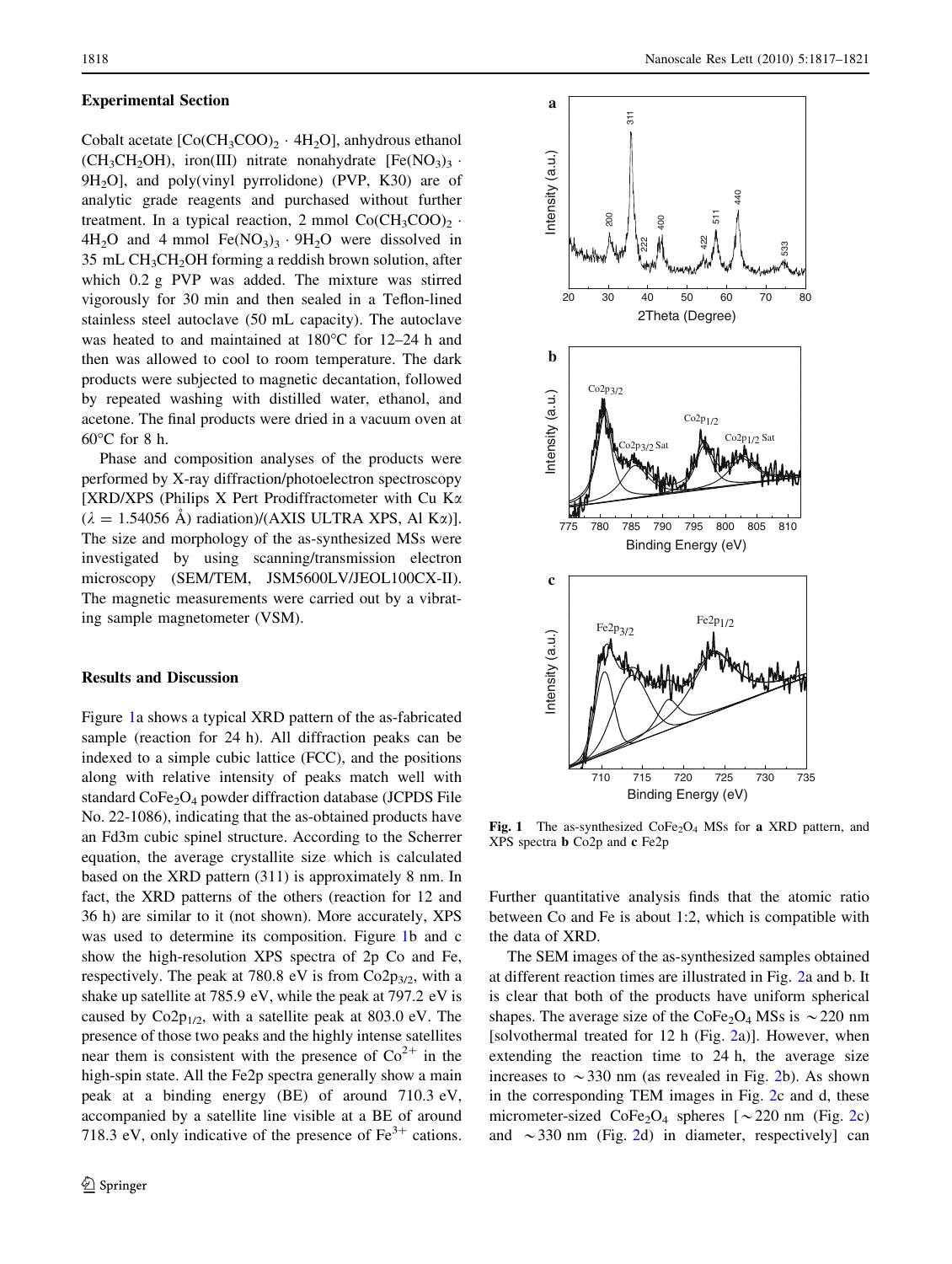<span id="page-2-0"></span>products prepared at different reaction time: a/c 12 h, b/d 24 h



clearly be seen. Additionally, an individual sphere is not a single microparticle but the assemblies of small  $\text{CoFe}_2\text{O}_4$ nanoparticles (the diameter of  $\sim$ 8 nm), in which the size of primary nanoparticles is in excellent agreement with the XRD results.

To obtain a better understanding of the formation and evolution of  $\text{CoFe}_2\text{O}_4$  MSs along with the reaction time, that the reaction duration was further extended to 36 h was carried out. The MSs were evacuated resulting in octahedral-shaped  $\text{CoFe}_2\text{O}_4$  particles, which are confirmed by the SEM image (Fig. 3a) and TEM image (Fig. 3b). As a consequence, a proposed mechanism of formation and evolution of the  $\text{CoFe}_2\text{O}_4$  MSs is sketched in Fig. [4.](#page-3-0) It is well known that PVP can selectively absorb on a certain crystal facet of the as-prepared primary building blocks such as nanoparticles, nanosheets, nanoplates, nanorods, and so on [[20–23](#page-4-0)]. In our experimental system, PVP surfactant contributes not only to preventing these primary building blocks from entropy-driven random aggregation but also to controlling the formation of the regular geometry. The formation and evolution of MSs seems to be as follows: at first, this  $CoFe<sub>2</sub>O<sub>4</sub>$  phase undergoes consequent nucleation and growth around the entire surface stabilized by PVP. In the subsequent process, driven by the minimization of the total energy of the system, the small primary  $CoFe<sub>2</sub>O<sub>4</sub>$  nanoparticles aggregated together to form three-dimensional (3D) spheres. Ostwald ripening occurred under solvothermal conditions, resulting in the formation of  $CoFe<sub>2</sub>O<sub>4</sub>$  spheres from small grows into larger due to isotropic growth. The octahedral shape of the product



Fig. 3 a SEM/b TEM images of studied samples with 36 h reaction time

obtained by reaction for 36 h may be explained by combination of thermodynamic aspects of crystal growth and the selective adsorption model of surfactants on different crystallographic facets [[24,](#page-4-0) [25\]](#page-4-0). Moreover, the structures may be deduced that development of the (111) facets was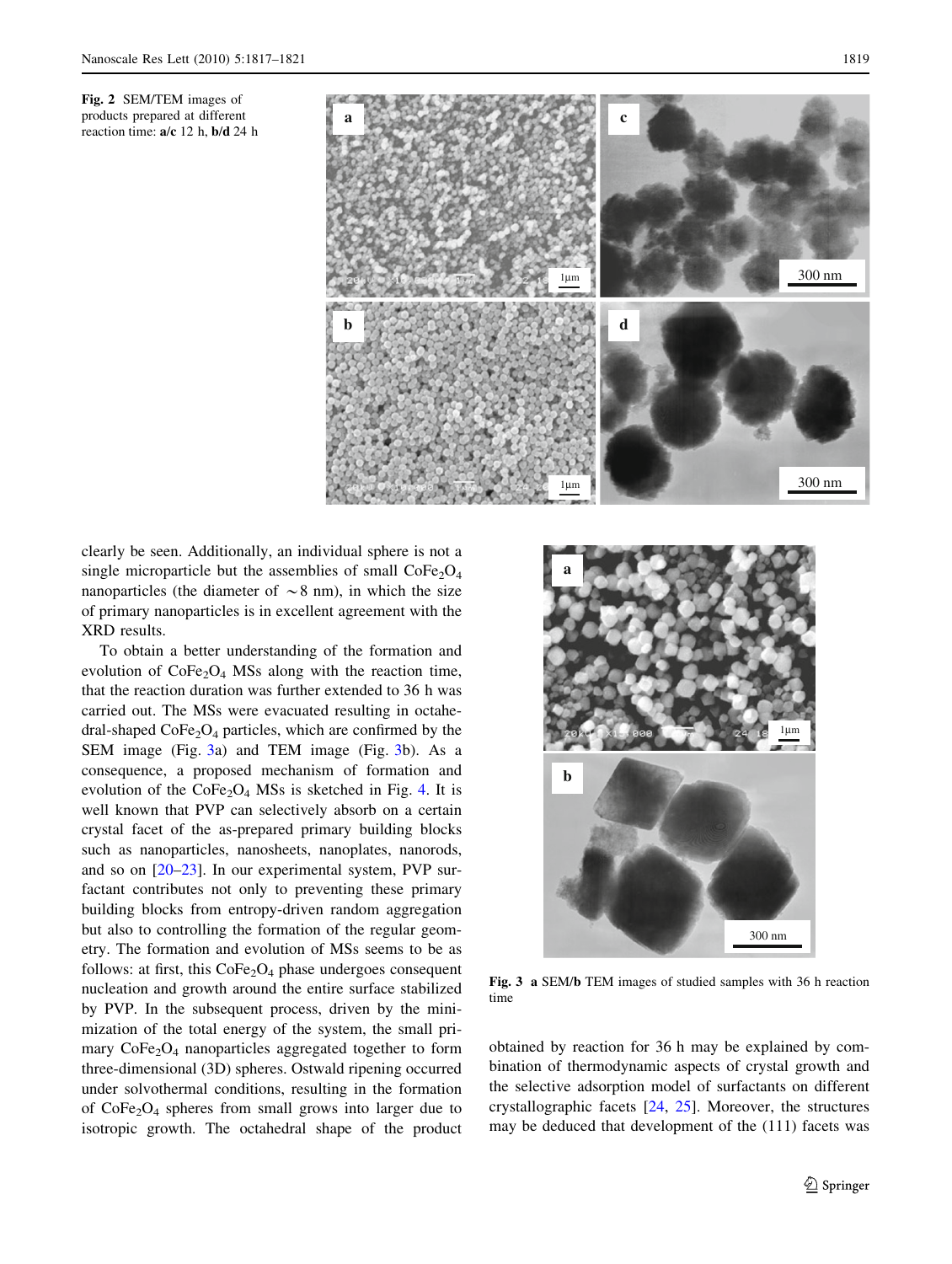<span id="page-3-0"></span>

Fig. 4 Schematic illustration of the formation and evolution of  $CoFe<sub>2</sub>O<sub>4</sub>$  MSs along with the reaction time



Fig. 5 RT magnetization curves for the of  $CoFe<sub>2</sub>O<sub>4</sub>$  MSs with different reaction time: a 12 h, b 24 h (The inset shows enlarged magnetic hysteresis loops at low applied fields); photographs of  $CoFe<sub>2</sub>O<sub>4</sub>$  MSs dispersion in a vial, c without magnetic field, d with magnetic field for 1 min

handicapped by the adsorbed PVP surfactant on these facets. Of course, convincing explanation on the mechanism of MSs is our further work.

The magnetic behavior of  $\text{CoFe}_2\text{O}_4$  MSs is very important for practical applications. The room-temperature magnetization curves (Fig. 5a, b) display the two relatively high Ms values of 41.2 (taken from 220 nm) and 55.2 emu/g (330 nm), respectively. Both values are, however, somewhat lower than the bulk value (71.2 emu/g) [\[18](#page-4-0), [19\]](#page-4-0). The hysteresis loop shows essentially no coercivity  $(H_C)$  for the smaller size samples (220 nm) and negligible value of 27 Oe (larger size specimens, a diameter of 330 nm), suggesting that improved coalescence of the crystallites in the nanostructures results in increased magnetic coupling and higher magnetization. According to the results of XRD and TEM observations, the average size of primary crystals is about 8 nm, smaller than the SP critical size of  $\text{CoFe}_2\text{O}_4$  [[26,](#page-4-0) [27](#page-4-0)]. So it is reasonable that the self-assembled cobalt ferrite MSs reveal SP behavior even though their sphere size exceeds 200 nm. The stabilization of the MSs in distilled water thanks to the surfaces capped of hydrophilic PVP. Slight agitation can bring the MSs to back into the aqueous solution when the magnet is removed (Fig. 5c) although these magnetic MSs can be completely separated from the solution when the solution is subjected to an external magnetic field within minutes, as shown in Fig. 5d. It can be obviously seen that the  $\text{CoFe}_2\text{O}_4$  MSs have rapid magnetic response ability at room temperature, as well as, highly monodispersed, and biocompatible.

#### Conclusion

In summary, SP  $CoFe<sub>2</sub>O<sub>4</sub>$  MSs have been synthesized through a simple surfactants-assisted solvothermal method at a relatively low temperature. All of the reactants are common reagents and inexpensive, as well as environment benign. The as-prepared MSs, composed of about 8-nm  $CoFe<sub>2</sub>O<sub>4</sub>$  nanoparticles, have uniform sizes (diameters up to several hundred nanometers), high Ms and well water-dispersible make them good candidates for not only in advanced magnetic materials and ferrofluid technology, but also in biomedical fields such as biomolecular separations, targeted drug delivery, as well as magnetic resonance imaging.

Acknowledgments This work was partially supported by the Program for Science & Technology Innovation Talents in Universities of Henan Province (No. 2008 HASTIT002), Innovation Scientists and Technicians Troop Construction Projects of Henan Province (No. 094100510015), and by the Natural Science Foundation of China under Grant No. 20971036.

Open Access This article is distributed under the terms of the Creative Commons Attribution Noncommercial License which permits any noncommercial use, distribution, and reproduction in any medium, provided the original author(s) and source are credited.

### References

- 1. A. Skumiel, J. Magn. Magn. Mater. 307, 85 (2006)
- 2. S. Neveu, A. Bee, M. Robineau, D. Talbot, J. Colloid Interface Sci. 255, 293 (2002)
- 3. H. Shi, Y. Duan, Nanoscale Res. Lett. 4, 480 (2009)
- 4. J.H. Lee, Y.M. Huh, Y.W. Jun, J.W. Seo, J.T. Jang, H.T. Song, S. Kim, E.J. Cho, H.G. Yoon, J.S. Suh, Nat. Med. 13, 95 (2007)
- 5. M.F. Casula, P. Floris, C. Innocenti, A. Lascialfari, M. Marinone, M. Corti, R.A. Sperling, W.J. Parak, C. Sangregorio, Chem. Mater. 22, 1739 (2010)
- 6. S. Cao, Y.J. Zhu, M.Y. Ma, L. Li, L. Zhang, J. Phys. Chem. C 112, 1851 (2008)